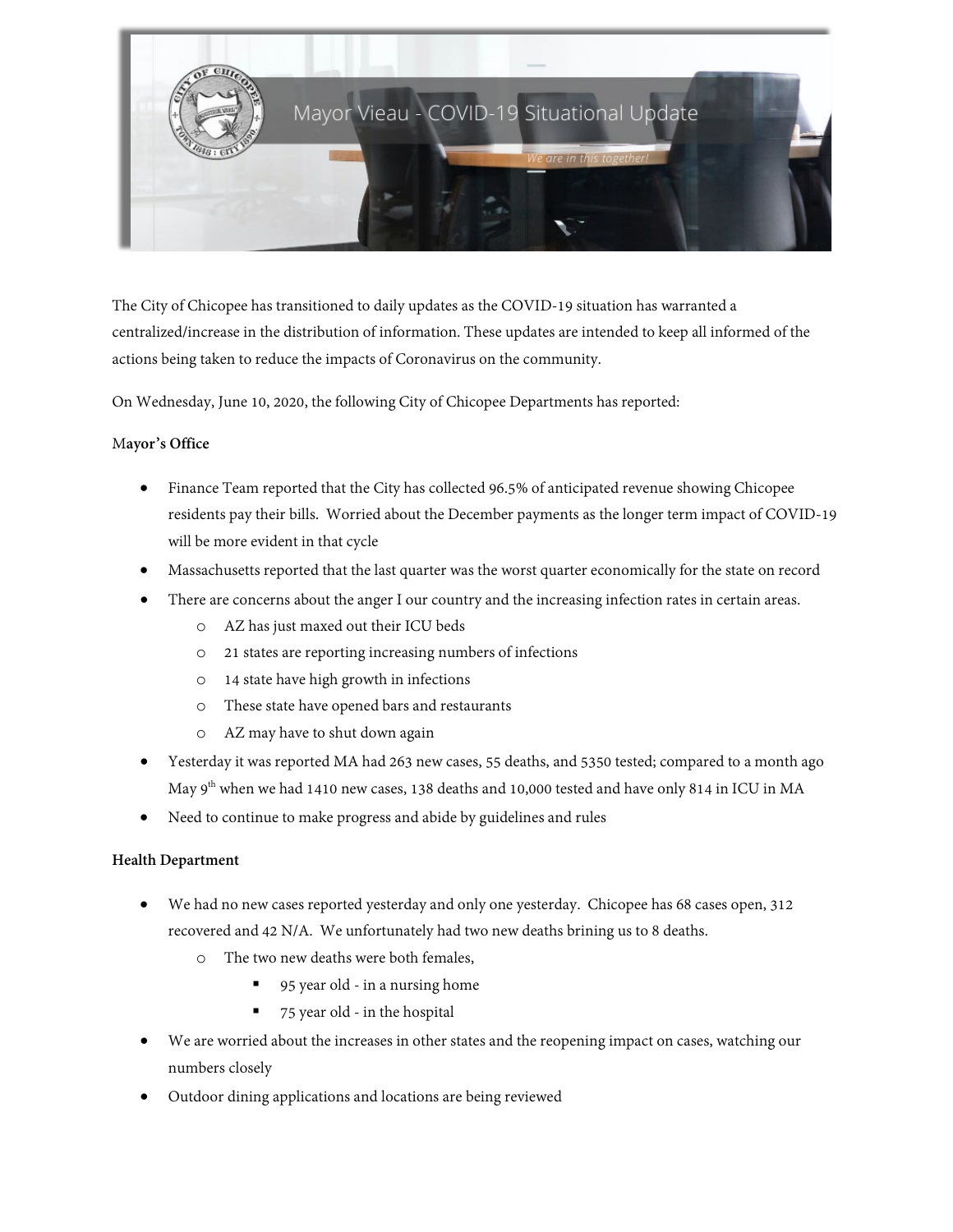## **Police Department**

- Status quo on department and services
- Two message signs were ordered and believe were delivered
- Have not changed our approach on being informational and educational in our approach to COVID matters

### **Fire Department**

- The Department is status quo with staffing and supplies
- Inspections are continuing on outdoor dining areas. Operators are excited to reopen and want to be safe
- Had one individual call on fireworks and explained she had COVID-19 and understands it is real and complemented Chicopee on its efforts to keep everyone safe

#### **Emergency Management**

- We are status quo continuing with services
- Need a storage place for PPE if we want to maintain a supply so working to find a location

#### **OSHA Safety**

- Status Quo for PPE, gloves, masks and sanitizer and MEMA will no longer provide supplies
- Inventory is important by departments so let us know your current supply
- Will need a storage place for supplies and looking at temporary locations

### **COA**

- Status Quo on services and staffing
- Applied to HNE for a grant of \$150,000, (\$50,000 per year for three years) to purchase and operate a vehicle. Will need more transportation for Seniors this coming year as volunteers will not want to drive

## **DPW**

Status quo with full staffing

## **Schools**

- Summer programs will be remote with individuals and small groups for speech and occupational therapy
- Formula for schools for PPE to reopen is maintain 12 weeks of PPE for both students and staff with detailed requirements on types and sizes